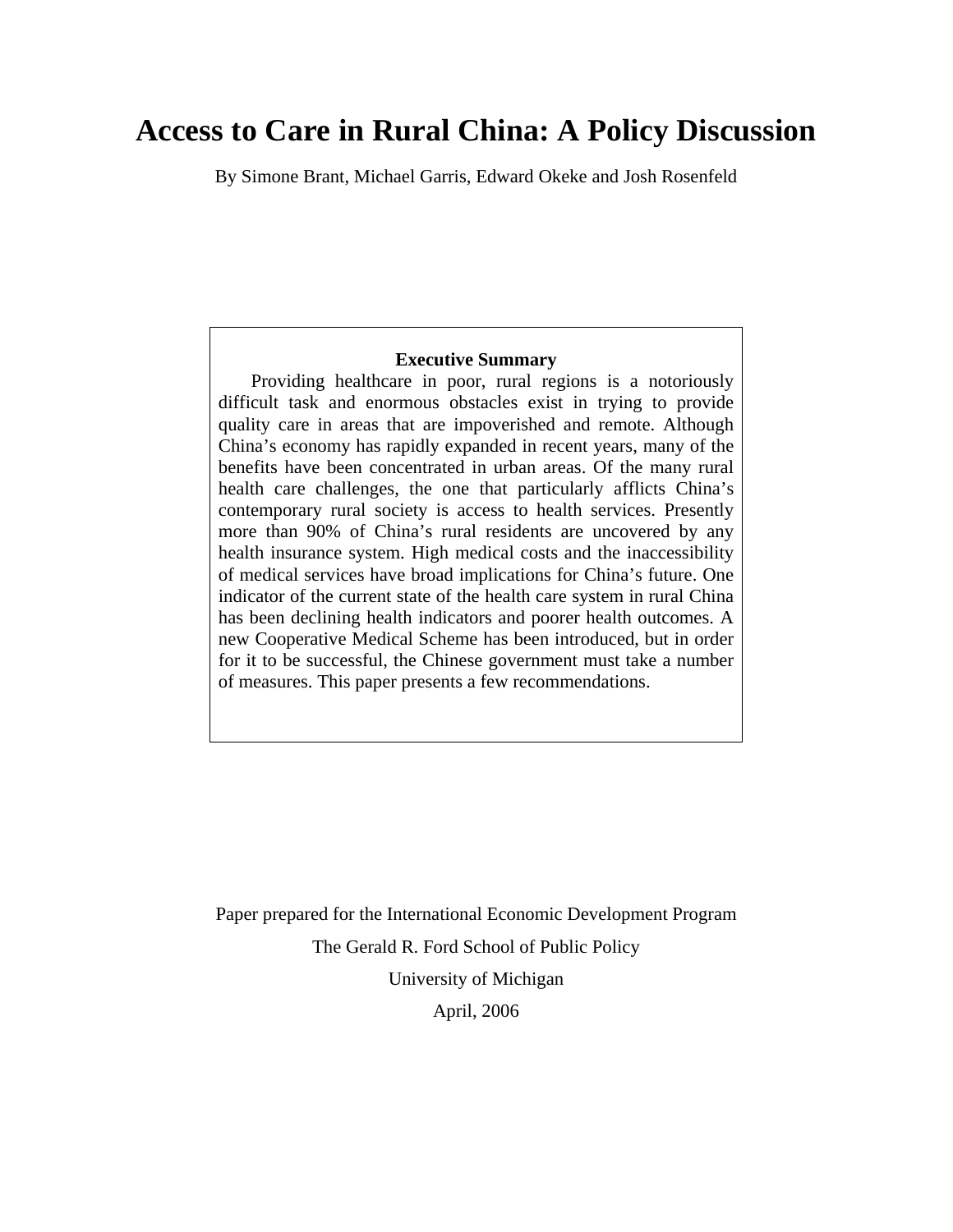# **Introduction**

 $\overline{a}$ 

Providing healthcare in poor, rural regions is a notoriously difficult task. Enormous obstacles exist in trying to provide quality care in areas that are impoverished and remote. There are education challenges in informing the public about health prevention and techniques as well as difficulties in constructing a health infrastructure with limited resources. China's rural areas are no exception. Although China's economy has rapidly expanded in recent years, many of the benefits have been concentrated in urban areas. The rural areas are still extremely poor. In fact, rural areas were arguably better off, in terms of health care, before the Chinese government implemented the reforms that catalyzed China's recent economic growth. Of the many rural health care challenges, the one that particularly afflicts China's contemporary rural society is *access*.

Access to appropriate and needed medical treatment in health care systems is based on five principles: availability, accommodation, accessibility, acceptability, and affordability (Penchansky et al. [1](#page-1-0)981).<sup>1</sup> Problems with any of these by definition compromises access to care. For instance mistrust of health care providers in rural China (acceptability) (Liu et al. 2003); or long travel times and cost of transportation (accessibility) are factors affecting access to care in rural China today (Liu et al. 2003). Although each of these factors is intimately related to access to care, the primary problem limiting access to care in rural China is affordability. Affordability refers to the ability and methods that people in rural China use to pay for needed health care services.

<span id="page-1-0"></span><sup>&</sup>lt;sup>1</sup> Lecture by Professor Richard Lichtenstein, University of Michigan School of Public Health on "The 5 A's of Health Care Access." On September 29, 2005.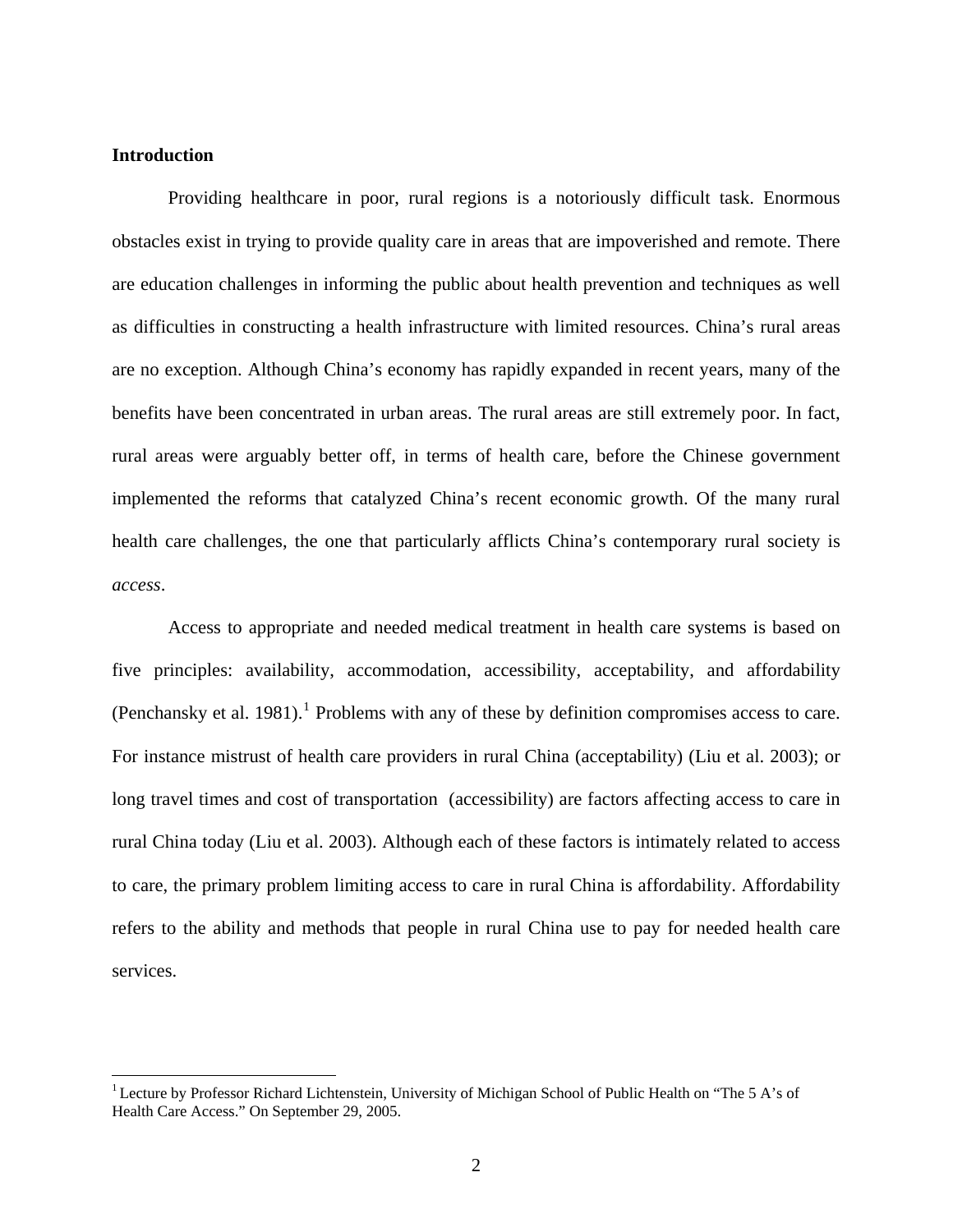# **Historical Background**

Access has become an important issue in modern China because recent reforms have undermined a once successful rural health care strategy. In June 1965, at the beginning of China's Cultural Revolution, Mao Zedong criticized the Ministry of Public Health when he said, "In medical and health work put the emphasis on the rural areas!"(Sidel et al. 1982). China's population was notoriously unhealthy at this time, with an average life expectancy of approximately 40 years (World Bank. 1997). China's health care system was one of the first institutions to undergo major reforms during the Cultural Revolution. The new emphasis was on prevention, sanitation, and financial "self-reliance" (*zili gengsheng*) (Sidel et al. 1982.).

Prevention was a successful, cost-effective public health strategy. Rather than using expensive medicines to treat illnesses, emphasis was placed on immunizations, prenatal care, family planning and sanitation. These preventive strategies could be implemented without medical experts and so the Chinese government trained individuals selected by their peers (Sidel et al. 1982), who lived and worked within their local communities to implement national health campaigns. These paraprofessionals were known as the "barefoot doctors". The barefoot doctors focused on grassroots public health interventions that prevented common infectious diseases such as schistosomiasis and malaria. These simple interventions had a substantial impact on rural health.

Because of their common backgrounds and minimal required training, the government was able to provide widespread access to the barefoot doctors. In regards to issues of acceptability, rural Chinese citizens trusted the barefoot doctors because they were more interested in positive health outcomes than power and prestige, and they were members of the community. Barefoot doctors provided affordable care to all villagers. They provided free

3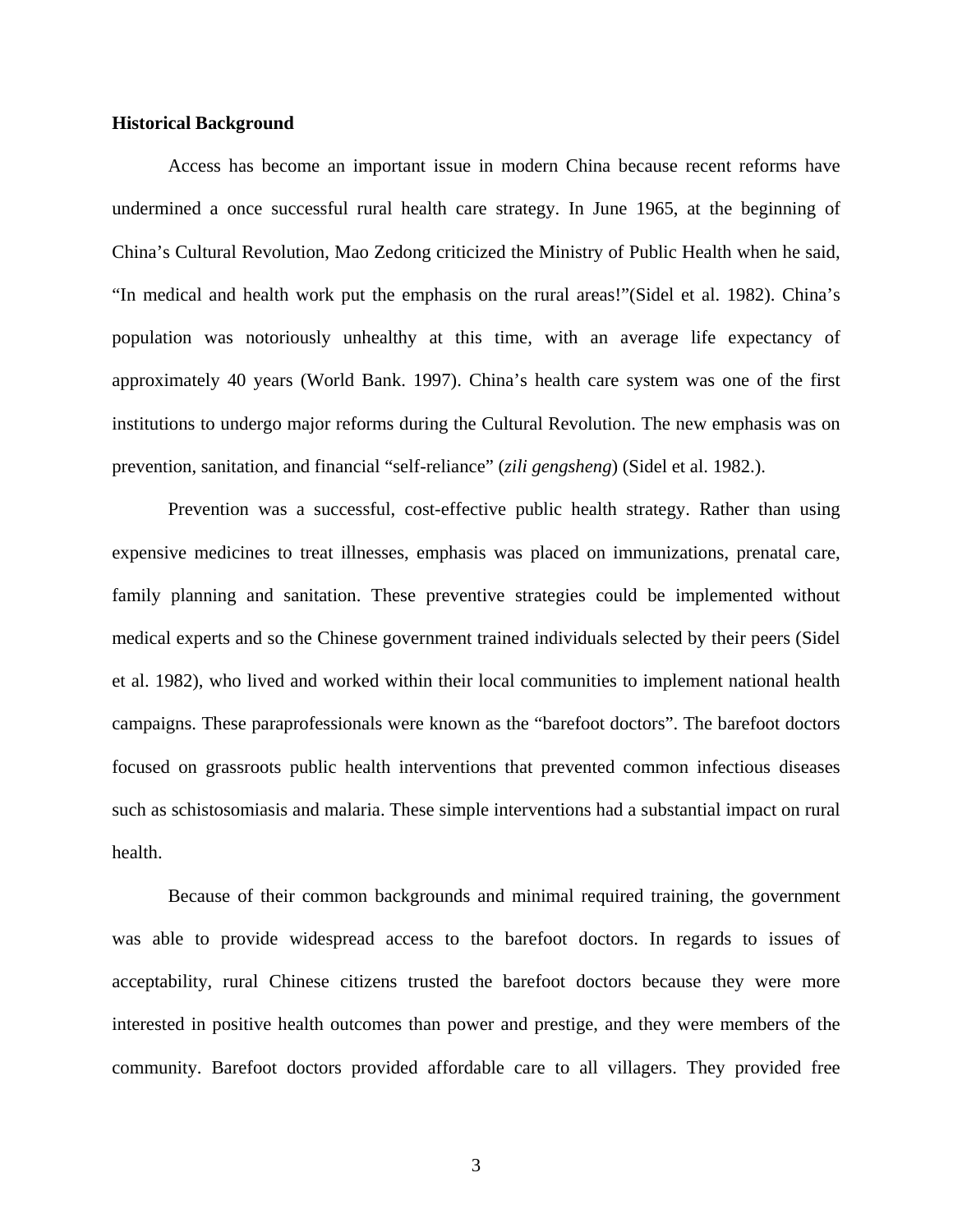preventive and primary care, while patients paid a coinsurance fee for medicines, and secondary care. A higher fee was charged for inpatient care.

Throughout the Cultural Revolution, it was emphasized that a physician's reward should be measured in spiritual rather than material terms. Thus, focusing on the common good eased the challenge of financing a health care system as exemplified by the barefoot doctors who were content with treating their less educated neighbors for the same pay as a farmer. This program was a clear success. By 1982, life expectancy had increased to 69 years (World Bank, 1997).

During the late 1970's, China's health care system underwent significant changes. Economic reforms toward privatization and a free market philosophy had taken hold in Chinese society. The gradual shift away from patriotism as a basis for work-motivation shattered the ideological base of the barefoot doctor movement. China's movement towards a market economy caused the central government to reduce investment in health services (Blumenthal et al. 2005). Thus, health care was no longer covered comprehensively for rural Chinese citizens. Without government funding, the barefoot doctors program collapsed. Former barefoot doctors were now forced to be profit driven.

Since 1985, institutional health providers such as hospitals have been required to be financially self-sufficient, since government funds generally cover no more that 15% of operating costs (World Bank. 1997), hospitals have been forced to focus on selling profitable procedures such as x-rays, injections, drugs and lab tests. This profit-making focus often results in patients receiving unnecessary procedures and having to pay higher medical costs than necessary. Over-treatment is estimated to be 60.5% of the total cost for treatments in rural health care clinics and 75% of drug prescriptions in rural health care facilities are thought to be unnecessary (Meng et al. 2000). Yet, the overall effect of the rural health care system becoming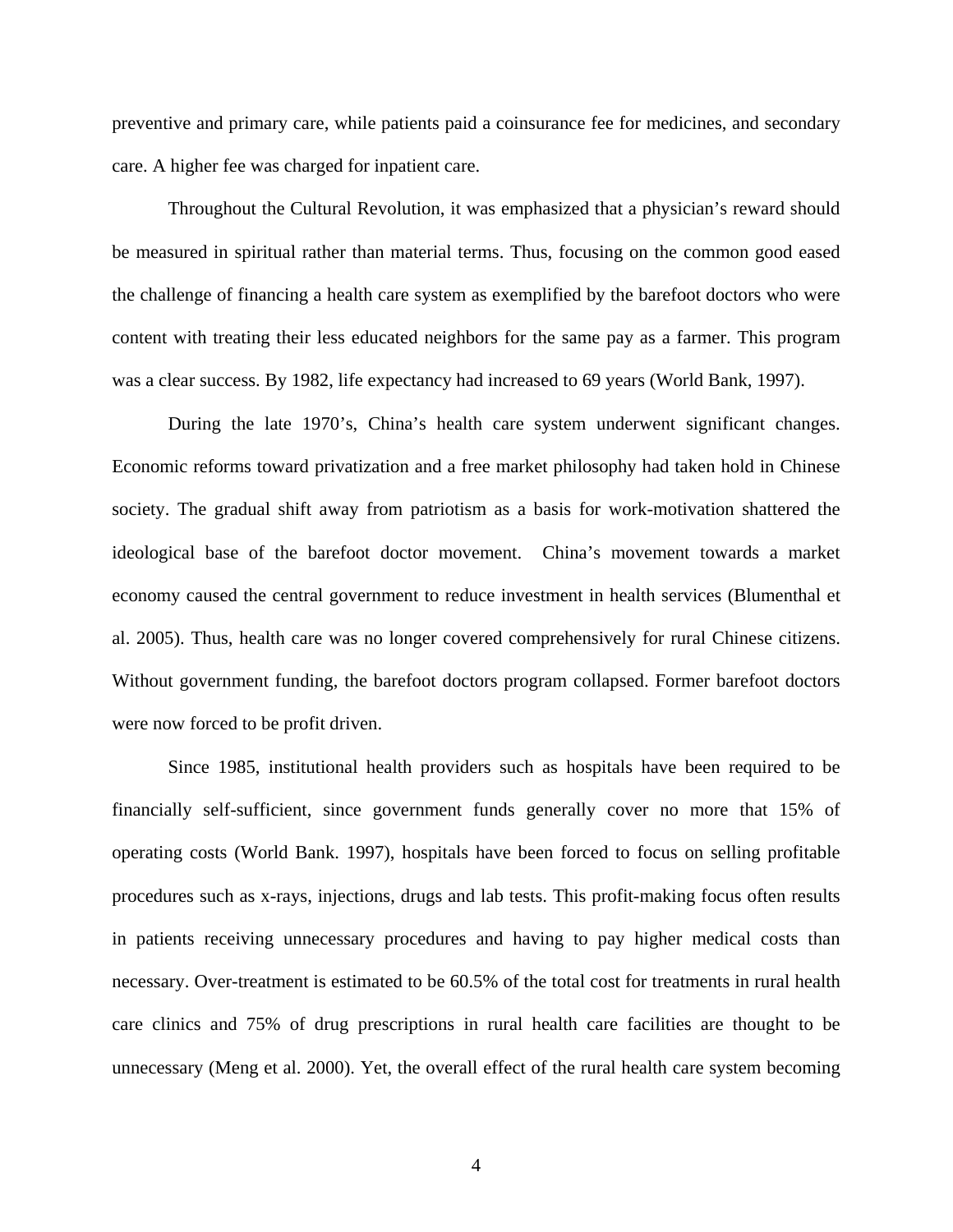profit driven is severe increases in prices, which cause severe constraints on the affordability of access to care in rural China (Y Liu et al. 2003). These major price increases have coincided with a decline in medical insurance coverage in rural China making health care inaccessible to most of China's rural residents.

Table 1: Rise in Medical Costs and Decrease in Insurance coverage in China

Table 1. Medical costs and insurance coverage in China

|                                                                    | 1990 | 1993                   | 1998                  | % change (1990–98)        |
|--------------------------------------------------------------------|------|------------------------|-----------------------|---------------------------|
| Medical costs <sup>a</sup> (yuan)<br>Per visit                     | 11   | 40                     | 79                    | 625%                      |
| Per admission<br>Insurance coverage <sup>b</sup><br>Urban<br>Rural | 473  | 1668<br>53.7%<br>12.8% | 2891<br>42.1%<br>9.5% | 511%<br>$-22\%$<br>$-25%$ |

Sources: <sup>a</sup> Ministry of Health, 2000 National Health Statistics. <sup>b</sup> Ministry of Health, 1993 & 1998 National Health Services Survey.

Source: Y Liu et al. 2003

# **Current Situation**

Although China is experiencing one of the greatest periods of economic growth in history, the percent of GDP being spent on health care has failed to increase. The rural Cooperative Medical System is practically non-existent in 90% of China's villages. Where the CMS system still exists it is mostly voluntary, causing many villagers to not participate. And corruption among local officials has further hurt the chances of reviving a cooperative medical system (Meng et al. 2000). Table 2, below, displays the stagnant level of GDP spent on health care in China.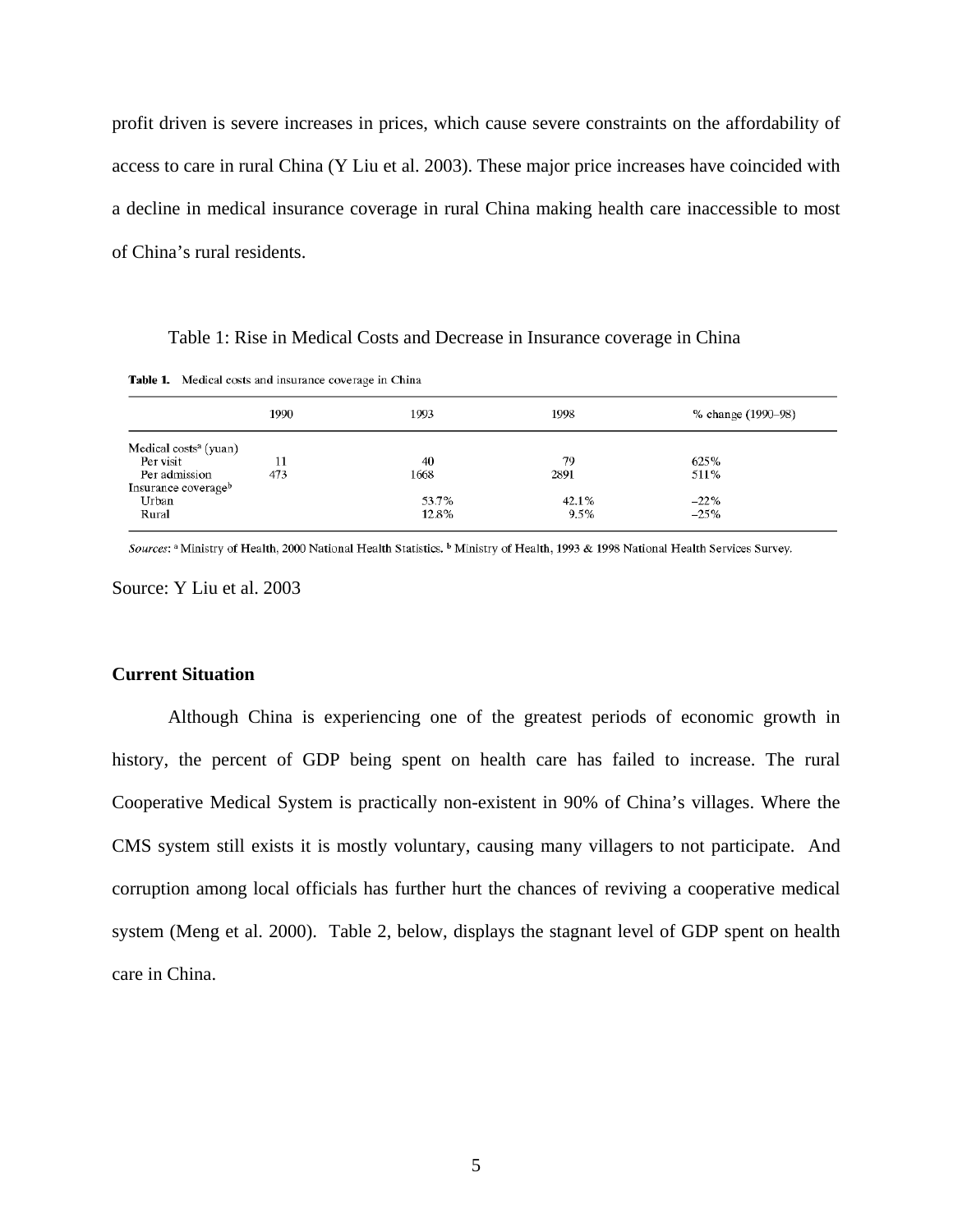

Table 2: Percent of GDP spent on health care in China.

Source: Dong et al. 2005

Overall, the current situation leaves over 90% of China's rural residents uncovered by any health insurance system. Thus, most rural residents must pay up front for any medical services. These high costs are compounded by poor physician training and poorly funded hospitals in rural areas resulting in patients failing to receive quality care even after paying high fees. These factors contribute to a situation where people avoid medical treatment as much as possible, and save as much of their earnings as possible in case of a medical emergency. For many, however, obtaining medical treatment is simply not an option. Approximately 41% of individuals who are referred to hospitals for treatment do not go due to their inability to pay (World Bank. 1997). Meanwhile, according to a 2002 Ministry of Health survey, one third of farmers in China receive no medical treatment whatsoever (Jackson et. al. 2005).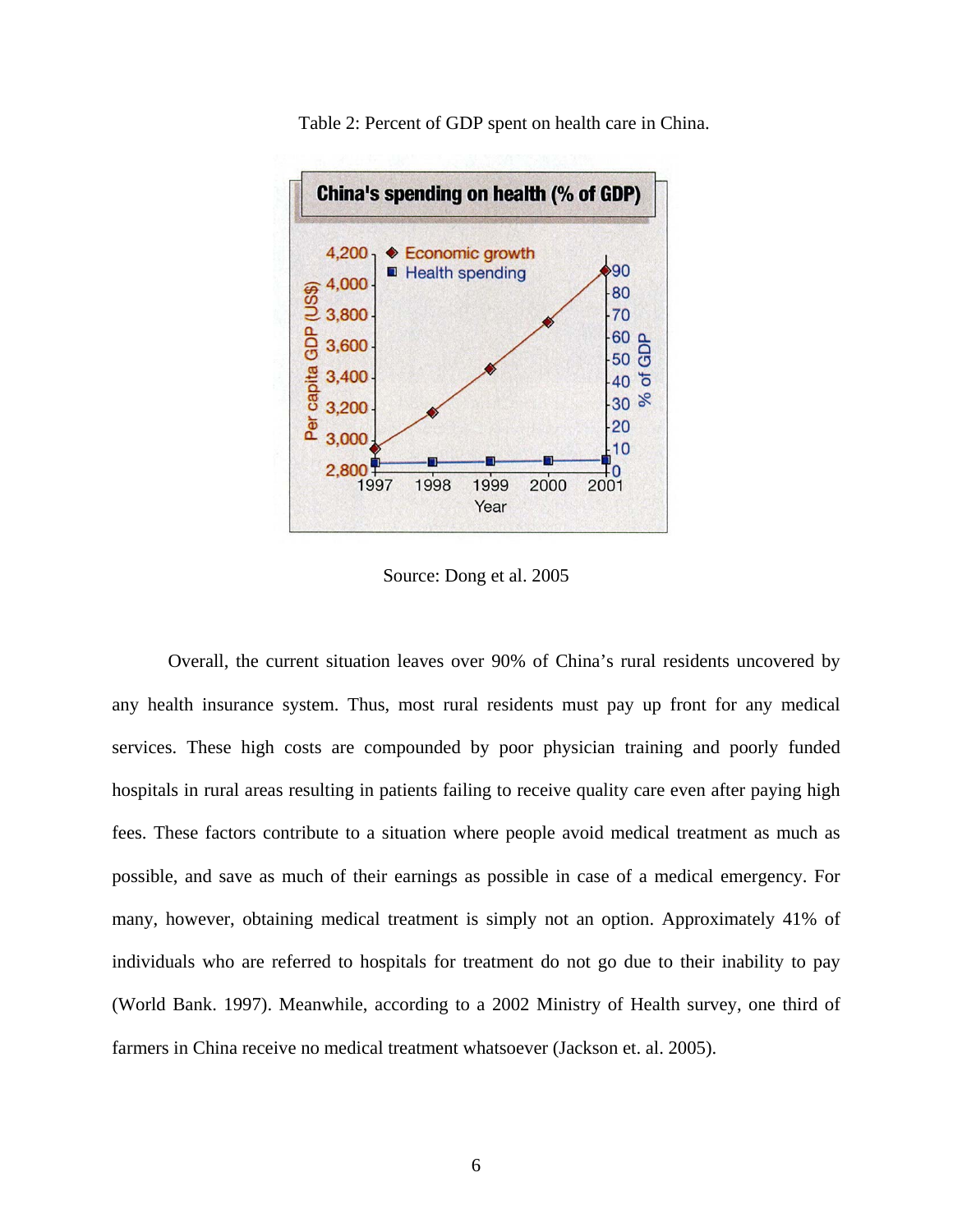The major reason for this is that the unofficial government policy at the time assumed that the market would inspire new mechanisms for health care service (The Economist. 2003). In some cases this did happen, with new schemes for financing health care in a few villages, but in most places, health care became a fee for services arrangement, where individuals had to pay all medical costs up front. Because of the poverty in many regions of rural China, this greatly compromised access and health indicators started to decline.

In 2003, the Chinese government established a new voluntary communal insurance system, essentially an updated version of the old Cooperative Medical Scheme (Wang et al. 2005). Under this system, the government and rural residents both contribute to a collective insurance pool, which is accessible to cover health care services. The plan requires a 10 Yuan (\$1.25) annual contribution from rural residents, which is matched by a 20 Yuan (\$2.50) contribution from the government (10 Yuan each from the central and local governments), and deposited in a special, county-level account (Dong et al. 2005).

For a variety of reasons, this new system is not providing adequate access to health care as will be seen from the discussion to follow.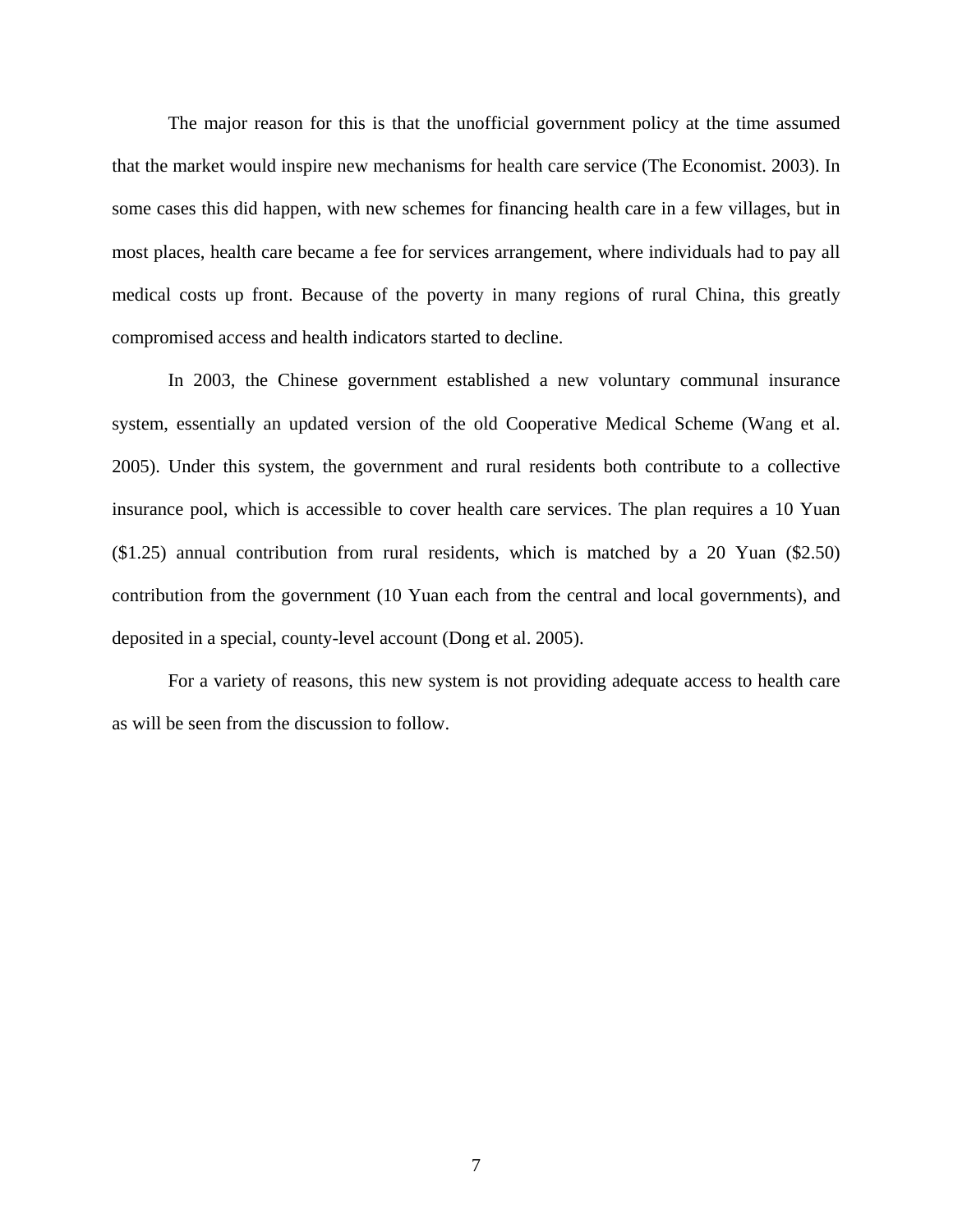#### **Limitations of the Current System**

The Chinese health care system varies significantly between the rural and urban sectors. While there is a mandatory insurance scheme with major government financial backing available to urban residents, in rural areas schemes are voluntary and largely financed by rural communities (Table 3).

#### Table 3: Characteristics of Health Care in China

Table 2. Government policies on health insurance systems in China

| Dimension                 | Urban sector                             | Rural sector        |
|---------------------------|------------------------------------------|---------------------|
| System nature             | Social insurance                         | Community financing |
| Enrollment requirement    | Mandatory                                | Voluntary           |
| Premium contribution      | 25% by members                           | 80% by members      |
| Risk pool requirement     | City wide                                | No specification    |
| Organizational guidelines | Comprehensive, based on organized pilots | No specification    |
| Central administration    | Ministry of Labour and Social Security   | Undefined           |

Source: Y Liu. 2003

While collective financing on a voluntary basis has had some success in countries such as the United States and Switzerland, rural China's program community financing schemes suffer from several major limitations. They primarily revolve around the following: a small health insurance risk pool, lack of administrative expertise in managing the insurance pool, and issues of adverse selection. These topics are further discussed in the subsequent sections.

# *Small Risk Pool*

Health insurance is about spreading risk. Therefore, a larger risk pool is preferable to a smaller one. This is primarily because the larger the risk pool, the more likely it is that there will be a favorable mix of good and bad risks. The bad risks are mostly those who are chronically or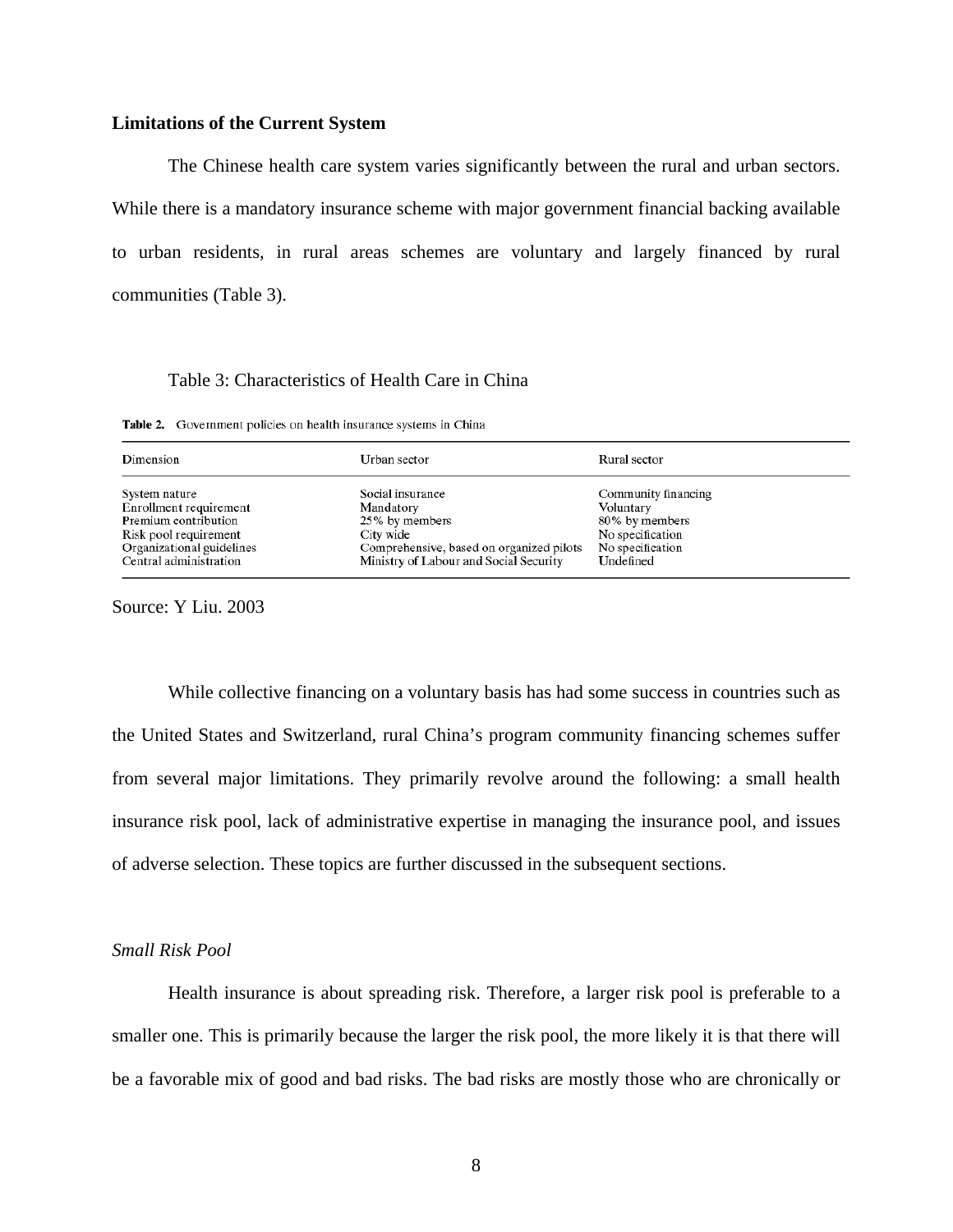terminally ill, who therefore need constant medical care. In rural China, many of the bad risks are older individuals with expensive chronic illnesses. An insurance scheme needs to have enough of the latter to subsidize the former. A large subscriber base also means that fixed costs (capital and administrative costs) can be spread over more people which decrease per capita costs.

The small-scale of community financing schemes in China and the fact that risks are pooled only at the township level, while making it easier to maintain the trust that is crucial to keeping members, allows for only very limited pooling of risks and fails to take advantage of economies of scale in administration. The long-term consequence of a small risk pool is insolvency as has been demonstrated by the collapse of the majority of rural Chinese financing schemes.

#### *Adverse Selection*

Adverse selection is a challenge for any voluntary health insurance scheme. When a health insurance scheme is voluntary, studies have shown that those with poorer health and a higher likelihood of needing medical care are more likely to opt to get coverage, while generally healthy individuals will often opt out. The good risks are the young, active individuals who only need medical care on occasion. Unfortunately many of the good risks in China fail to see the netbenefits of their health insurance investments opting out of coverage because it is voluntary. This adverse selection has major implications for the success or failure of any health insurance scheme. A risk pool containing mostly bad risks is likely to spend more than it collects and this, when taken to the extreme, results in what is known in insurance circles as a "death spiral." As costs rise, the health scheme is forced to increase contributions in order to stay solvent. As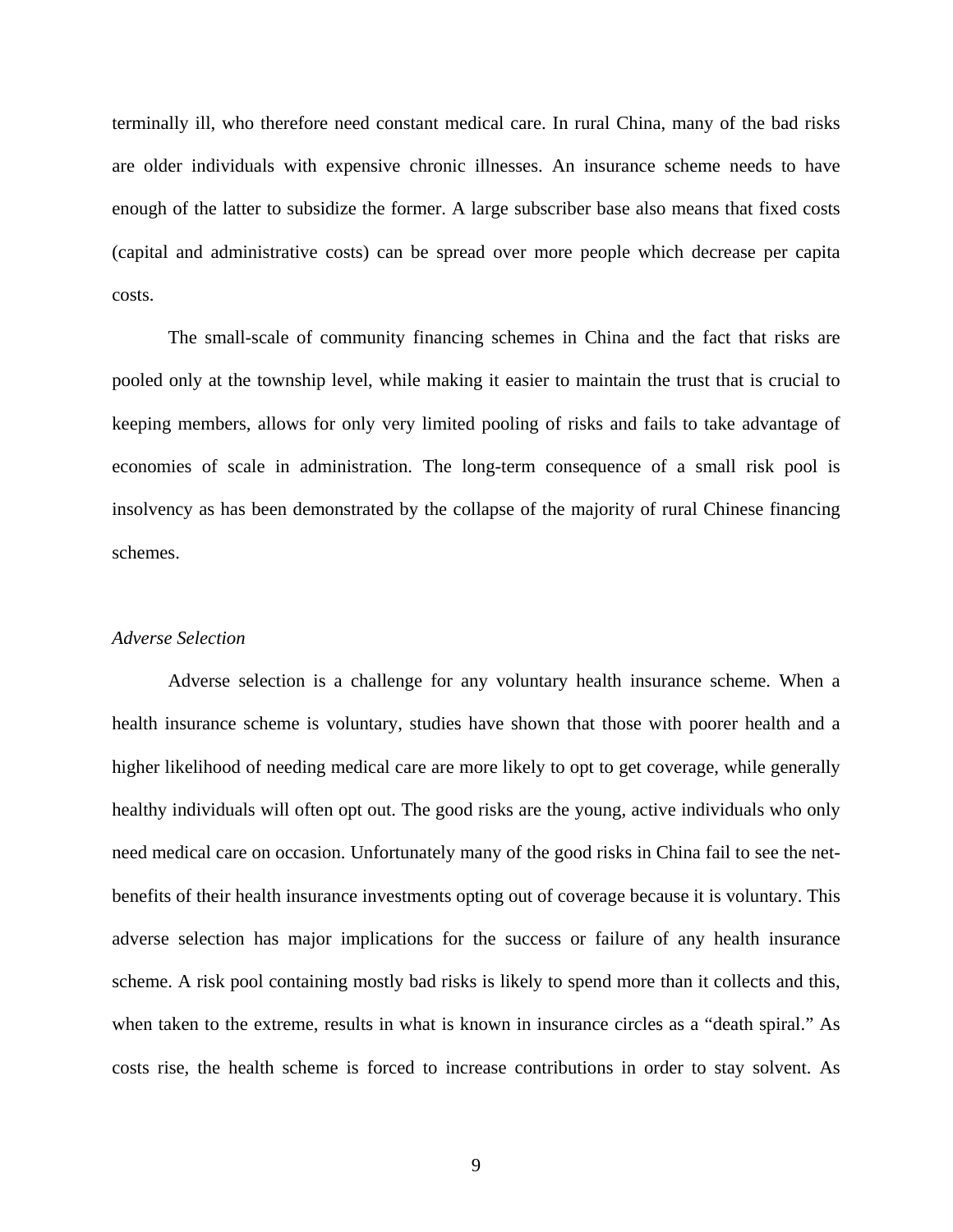monthly contributions (premiums) go up, more of the good risks drop out of the scheme because the value of having coverage is inversely proportional to their monthly contribution (since they are infrequent users of health care services). As the good risks drop out, there are fewer people to subsidize the heavy users of medical care and so costs increase relative to contributions forcing the health plan to raise prices and more of the remaining good risks drop out and the cycle perpetuates itself until the scheme goes bankrupt.

It is clear that adverse selection is a major challenge for success of any rural health insurance scheme. As young rural Chinese recognize that they have little to gain from the CMS and choose to opt out of the scheme or migrate to cities, the pool of good risks continues to shrink. While the take-up of the new CMS scheme is encouraging (so far 65 million people have enrolled and the enrollment rate is up around 70%) (Meng et al. 2000), only time will tell whether those who have opted for coverage are those who know they have a higher probability of needing care.

# *Lack of expertise*

One of the most critical constraints for carrying out the rural health financing and insurance reforms in China is lack of administrative and managerial capacity (Wang et al. 2005). This is not unique to China. Community financing schemes often founder due to lack of organizational and financial management skills. The new CMS is expected to cover an average of 250,000 members per county. These members are much more heterogeneous in terms of their health conditions and geographical locations. Currently, the management office for CMS is understaffed and under-equipped to handle these difficult issues. It is also unclear whether officials at the local level possess the requisite financial know-how to properly manage these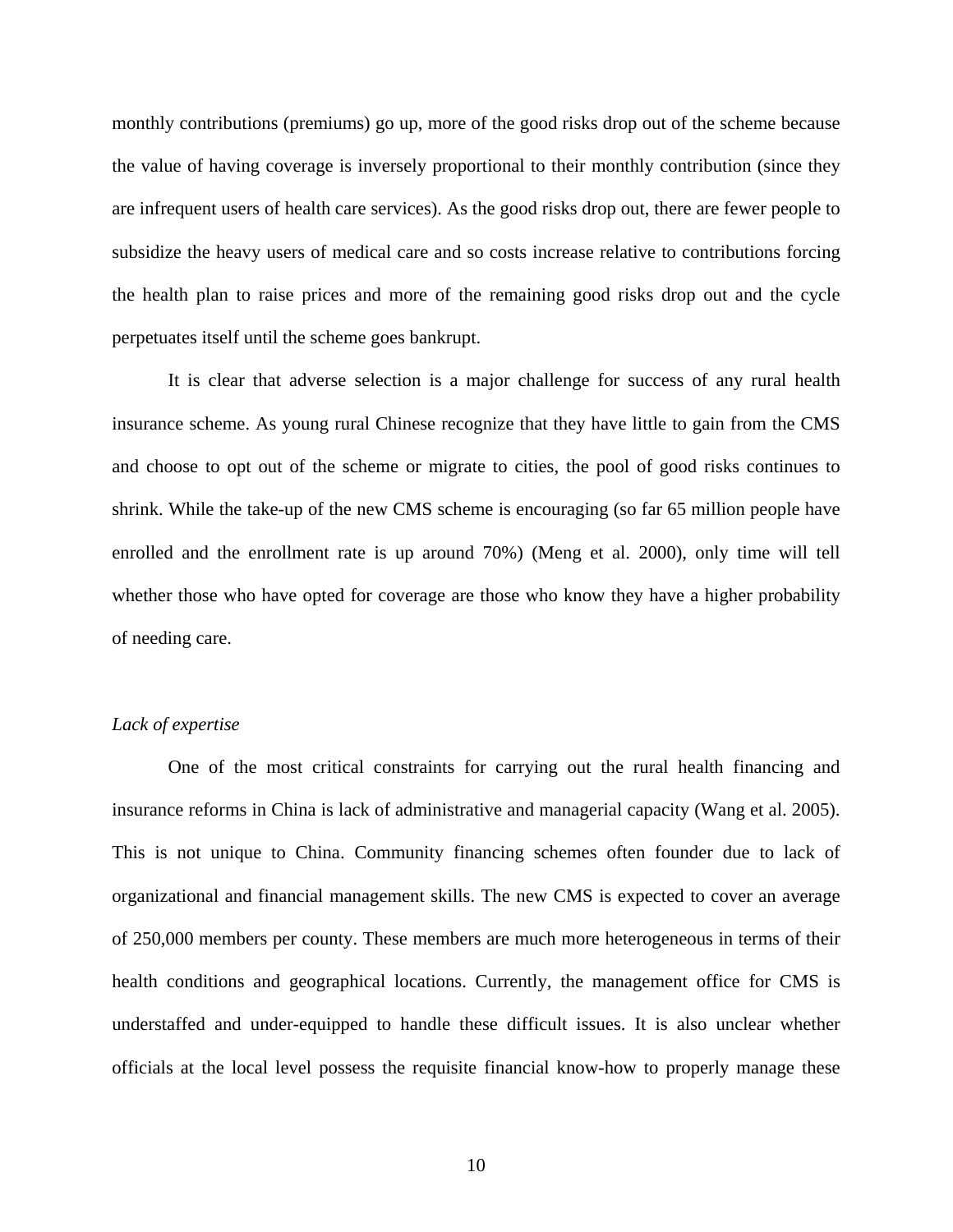funds when collected. A less obvious issue is that of accountability and transparent handling of CMS funds. The voluntary nature of the scheme means that trust is absolutely critical to the long term sustainability of the insurance scheme. It is therefore essential that mechanisms are put in place to prevent misappropriation of these funds.

#### **Implications of China's Current Health Care Situation**

High medical costs and the inaccessibility of medical services have broad implications for rural society in China. The primary consequence of the current state of the health care system in rural China has been declining health indicators and poorer health outcomes. In addition it has led to greater rates of rural poverty (because of medical impoverishment) and exacerbated the gap between rural and urban populations. This has contributed to the numerous instances of social unrest in rural China. Additionally, people must save large portions of their incomes for fear of high medical bills if they get sick or injured (Meng et al. 2000). If the government hopes to spread the strong economic growth enjoyed along the coast to the majority of the population in inland rural areas, it will have to find an effective solution to the health care question. Health financing that will allow rural Chinese access to needed medical care is therefore crucial to achieving the central goal of economic development and long-term growth in China.

#### *Poverty*

 Due to rapid economic growth and rising incomes, the overall poverty rate in China has declined in recent years. However, in rural areas, the lack of medical insurance and rapidly rising medical costs have caused financial hardship for many families. Since the 1980s, medical costs have risen more quickly than GDP. At the same time, the government share of the total spending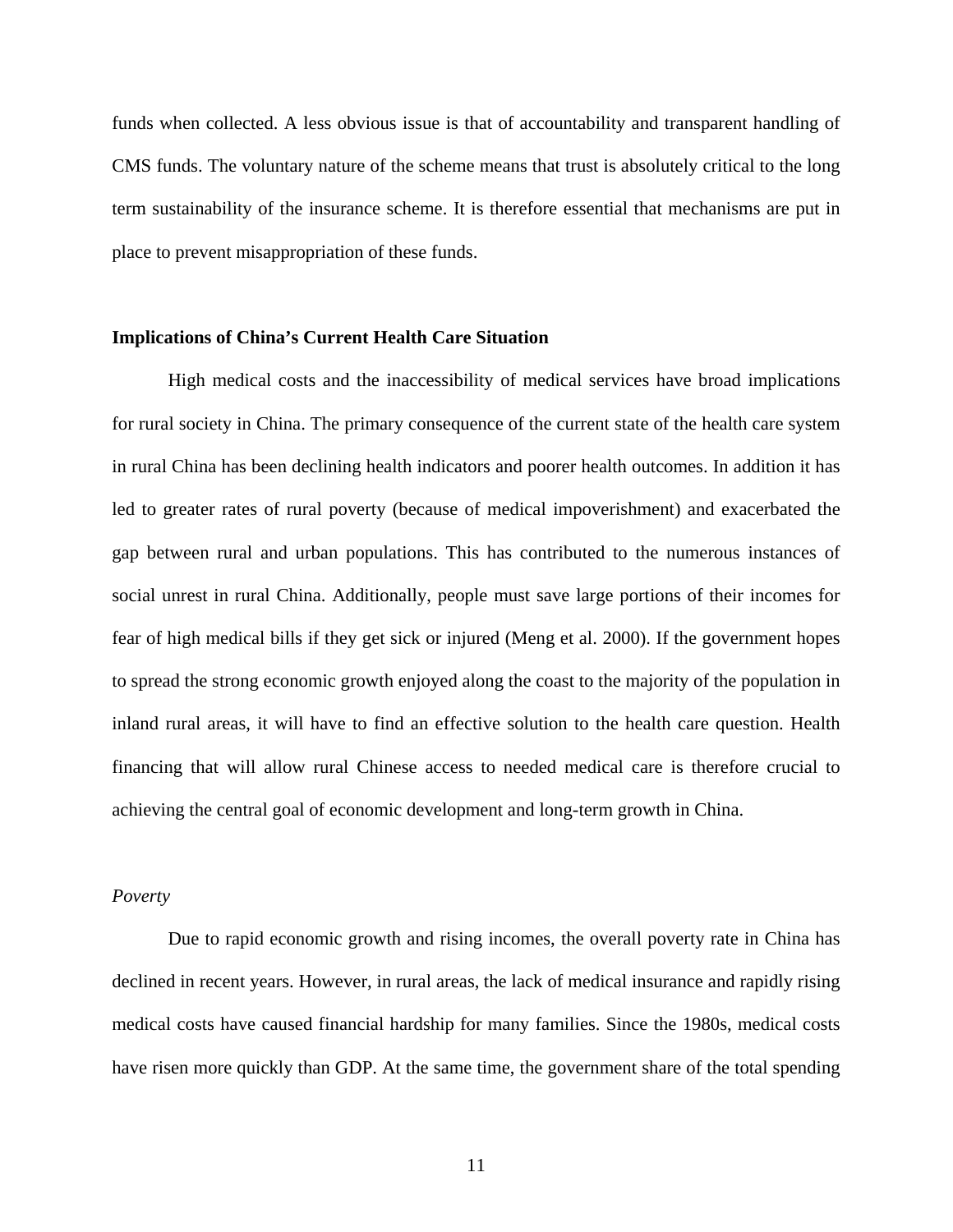decreased from 36.4% in 1980 to 15.5% in 1998. During that time period, the private share of total spending increased from 23.2% to 57.8% (Liu et al. 2003). Therefore, families have been forced to bear a greater share of medical expenses at the same time that costs have been rapidly rising.

 According to a study by Liu, Rao and Hsiao (2003), illness is the second most common cause of poverty in rural China after lack of labor. Using data from the 1998 China National Health Services Survey, they found that based on reported statistics alone, the overall rural poverty rate was 7.22% and that over three of those percentage points could be attributed to health costs. Therefore, the number of rural households living below the poverty line was  $44.3\%$ higher than it otherwise would be due to medical spending. This perpetuates the cycle of lack of affordability and poor access to care.

#### *Rural-Urban Gap*

 China's focus on growth along the coasts has led to a large urban-rural income gap. There is also a wide gap in provision of social services between the regions. In 1993, only 10% of the rural population had medical insurance compared with 50% of urban residents (World Bank. 1997). Meanwhile, during the 1990s, only 20% of the government's public health spending went to the rural health system that served 70% of the Chinese population (Jackson et. al. 2005). Currently, a national insurance program is being put in place for urban residents that is far superior to anything seen in rural areas. As migration between rural and urban areas has increased and rural residents have become more aware of their inferior position, opposition to government policies has grown.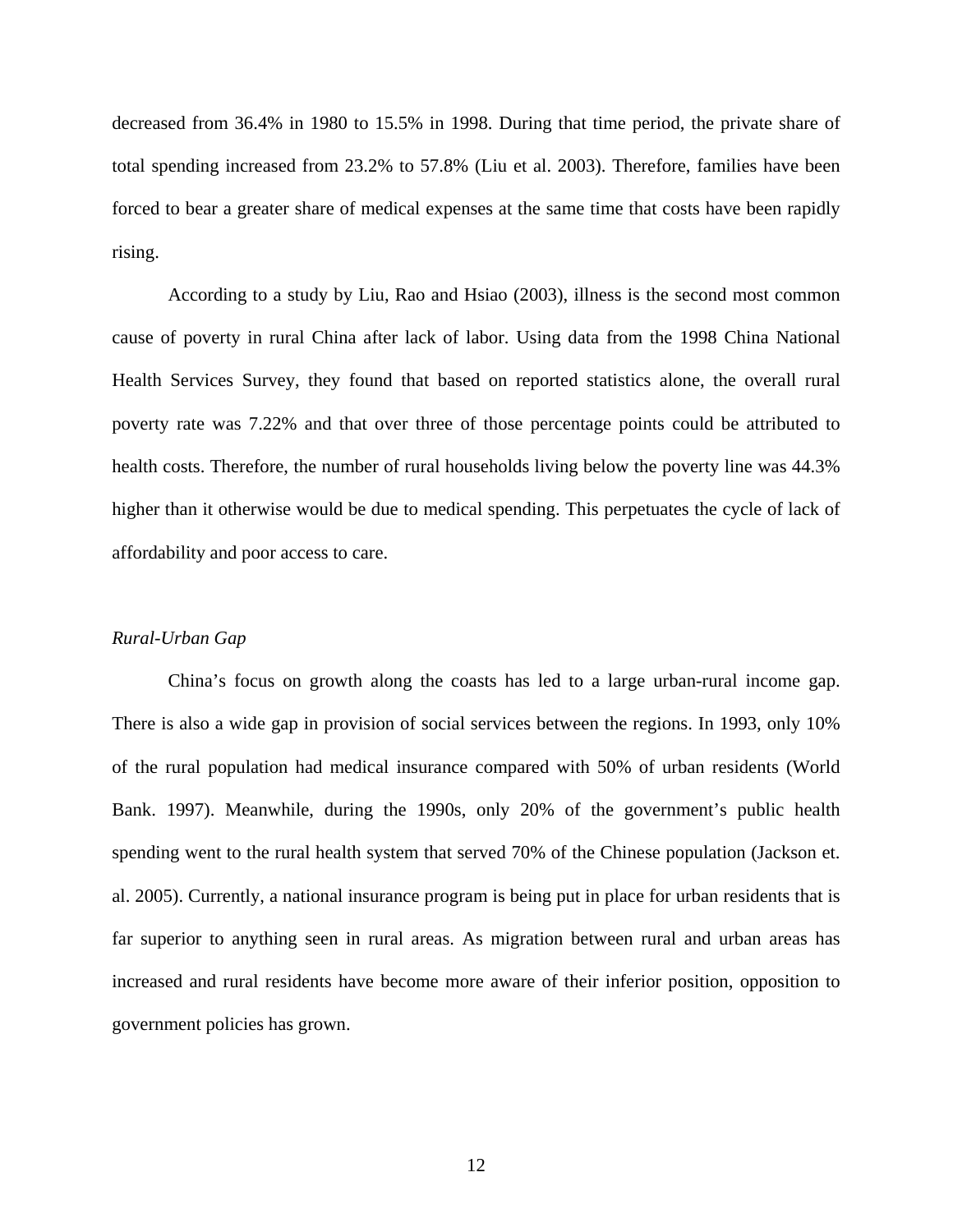# *Social Unrest*

 While there have been numerous incidences of civil unrest in rural China in recent years, rural healthcare is the issue of greatest concern to the rural population and has led to a considerable portion of the unrest. The Chinese government is very interested in improving rural healthcare provision to curb unrest but at this point has been unable to do so. As the disparity between rural and urban populations continues to widen and rural citizens become increasingly aware of their situation and the government's role in causing the disparities, social unrest is only expected to increase.<sup>[2](#page-12-0)</sup>

# *High Savings Rate*

 $\overline{a}$ 

 China's savings rate is 46%. This figure is twice that of India and well above that of the United States which does not save at all. According to Li Chao, a spokesman for China's Central Bank, "People make a large amount of precautionary savings for pensions and medical care, due to the incomplete social security system."<sup>[3](#page-12-1)</sup> The major consequence of people saving in order to cover future medical costs is that the money is not being invested. This slows the country's economic growth. While China's rapid growth rate has obscured drags on growth such as the high savings rate, the government has taken notice. Currently the government is taking measures to improve social services including health care in order to reduce savings. The government hopes that measures to reduce the savings rate will help increase domestic consumption, which the government expects to drive its future economic growth.

<span id="page-12-0"></span><sup>&</sup>lt;sup>2</sup> Joseph Kahn, meeting at the New York Times Bureau Office, Beijing, China, March 1, 2006.<br><sup>3</sup> Quoted in Su Bei, March 20, 2006. "Nation to Cut Beek Sevings Bets." China Daily.

<span id="page-12-1"></span>Quoted in Su Bei, March 29, 2006, "Nation to Cut Back Savings Rate," *China Daily, [http://www.chinadaily.com.cn/bizchina/2006-03/29/content\\_554909.htm,](http://www.chinadaily.com.cn/bizchina/2006-03/29/content_554909.htm) accessed 4/2/06.*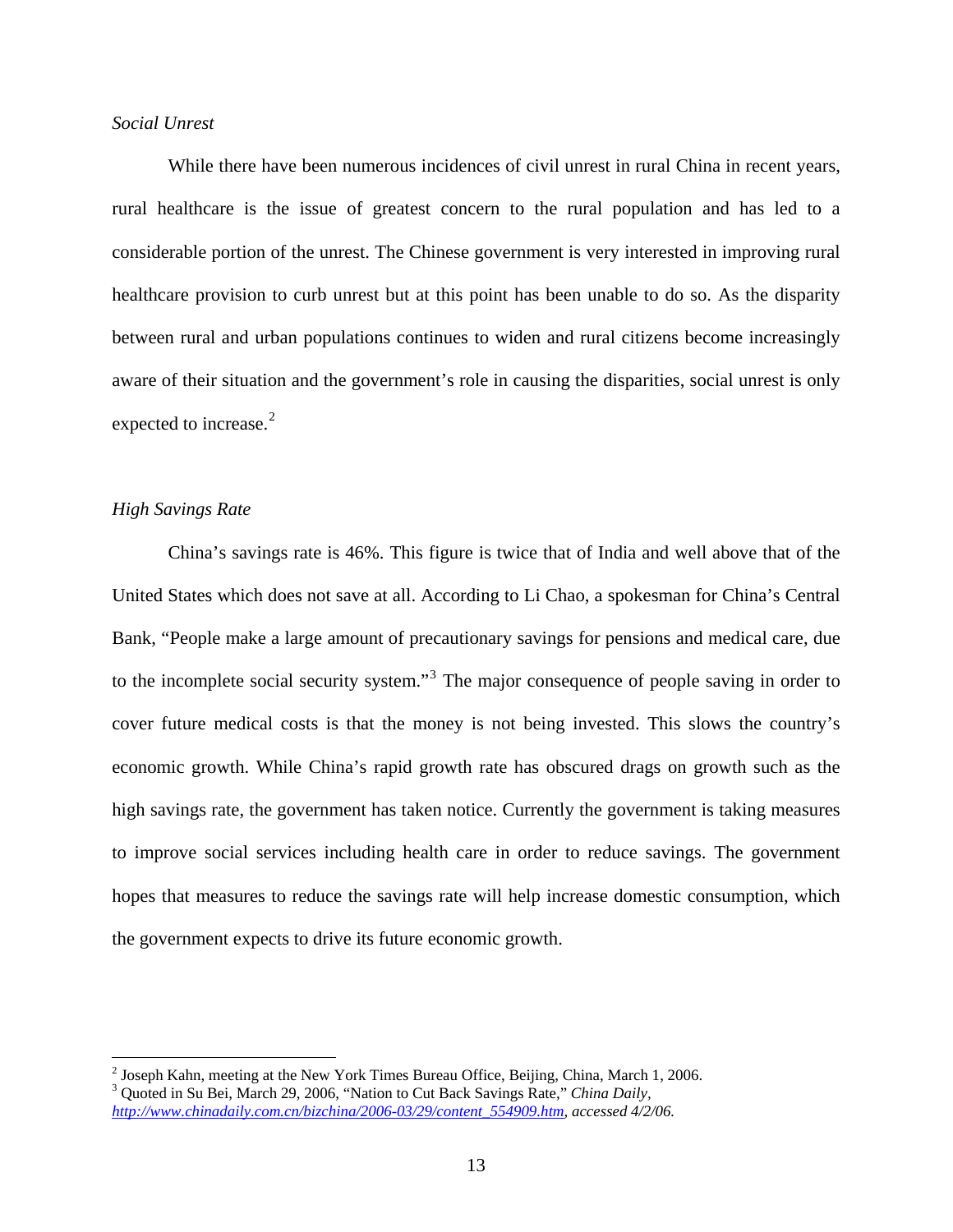### **Recommendations**

There are several things that can be done to improve the organization, financing and delivery of health care services in rural China and by extension the health of China's rural residents.

#### *Program Evaluation*

There is a lack of comprehensive and thorough literature on the current state of China's rural health care system. Even though the rural health care challenge affects more than 800 million people and has dramatic societal implications (such as social unrest, savings rate, etc.), many town-level schemes are seemingly undocumented.. The Chinese government is interested in restructuring this system, but it does not seem to have performed a thorough audit. Therefore, one recommendation is for the Chinese government itself (or a qualified international organization) to perform a rigorous evaluation of all existing rural health care schemes. This "Rural Health Care Review" would not only include details of schemes from every region, but it should also entail surveys of rural residents' perceptions of the health care system. The researchers should interview people to determine why they do or do not participate in a health care scheme, and, if they do not, what would convince them to do so. A significant effort should be made to gather statistics about spending on medical treatments and the amounts spent on different diseases. At the end of the "Rural Health Care Review", the researchers should develop criteria for successfully moving forward in advancing a rural health care system. This criteria could include an "Accessibility Checklist", which is a list of evaluative questions that determine whether the new proposed system is accessible for all rural residents.

 Considering the enormity and importance of developing a functional rural health care system, the resources spent on implementing a major program evaluation would be well worth it.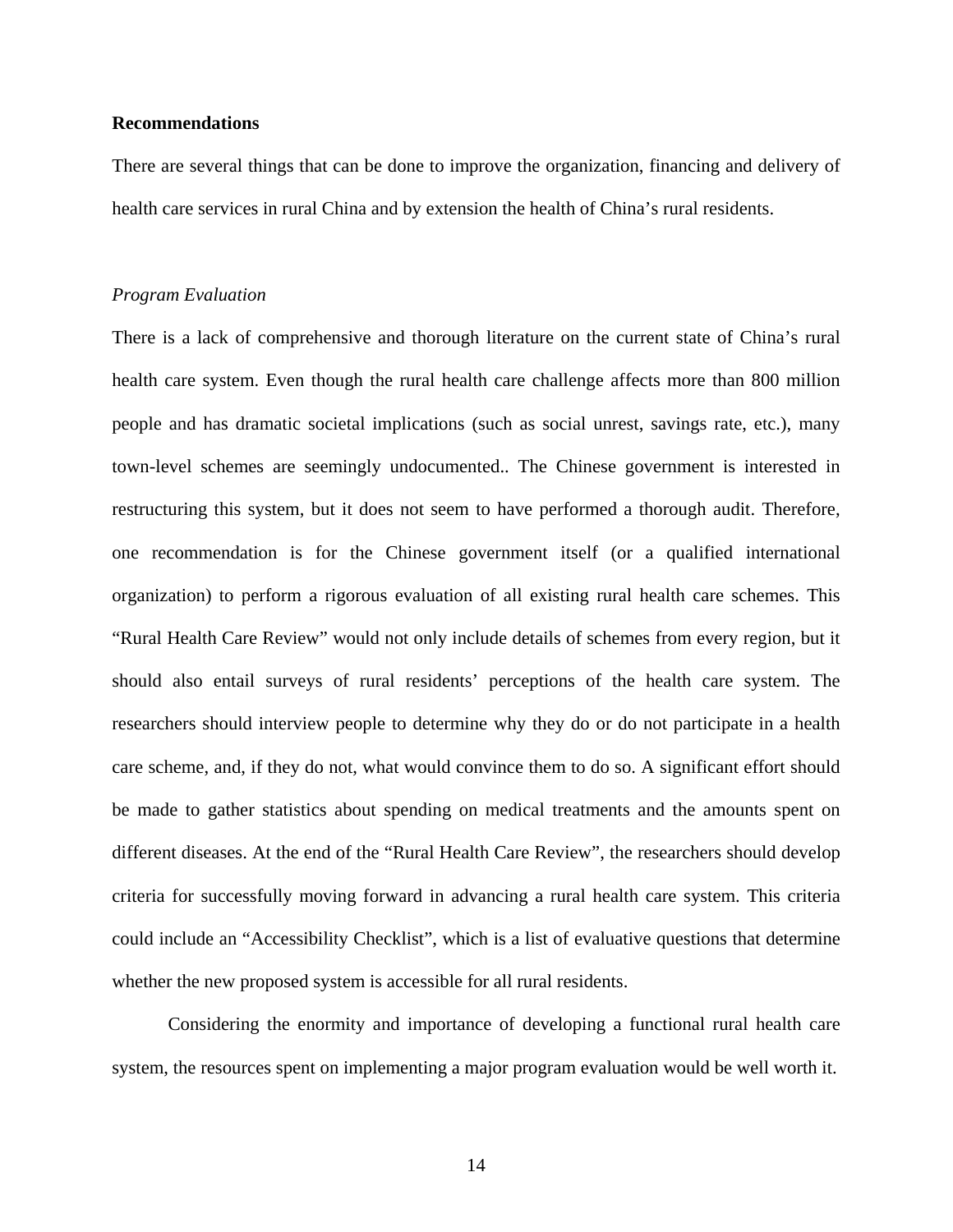#### *Increase Funding*

As earlier discussed, the drop in government funding was a major factor contributing to the travails in rural health care. Clearly as has been demonstrated in developed countries such as the US, there are areas where it is unprofitable to situate health care facilities (especially in rural villages) and a free market system is therefore unlikely to provide them. The costs must arguably be borne by the government. In addition there is probably no substitute for government funding of public health activities. The primary reason is that these are public goods. For example, the market system typically under-produces immunizations because if people at risk get immunized, others enjoy the protection and therefore see no need to pay for immunization. This makes such activities unprofitable for private enterprises. The recent SARS and Bird Flu scares underscore the importance of government investment in disease monitoring and surveillance systems.

In addition, the present government contribution of 10 Yuan (which is the same as the individual contribution) is insufficient. This has implications for the long term financial sustainability of the new Cooperative Scheme. Inequalities between rural regions means that some degree of interregional transfers are called for – an activity that only the central government can perform by subsidizing the poorer regions. There is also a need for the government to subsidize the costs for the poorest individuals. The rural Medical Assistance scheme which is supposed to do this has so far proved remarkably ineffective.

#### *Capacity Building*

There are relatively uncomplicated solutions for some of the problems with the current CMS that have earlier been discussed. Managerial and financial training can be instituted for local manager of these schemes. This training can be provided in conjunction with the World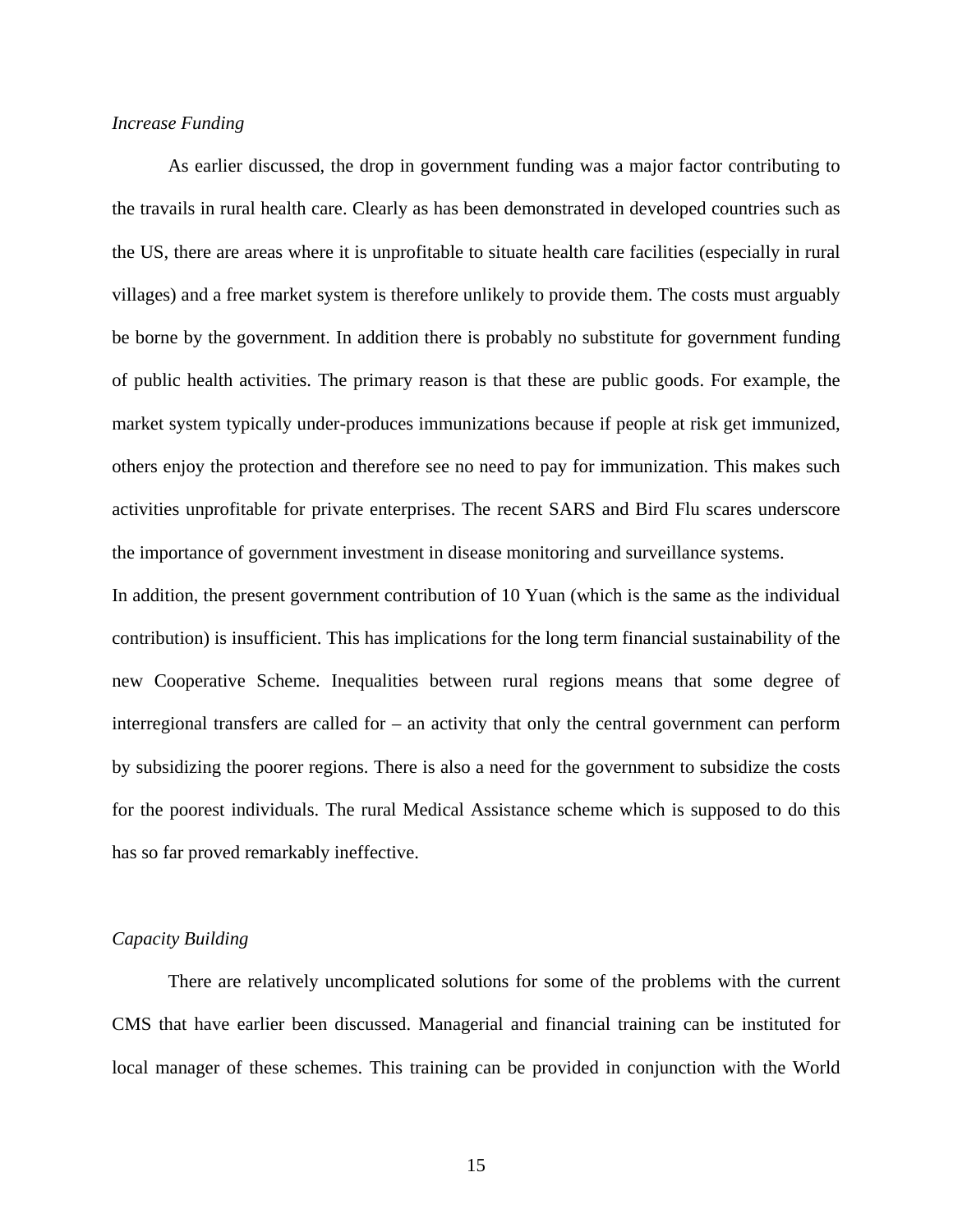Bank (which has the expertise) and is funding pilot schemes in rural China. Alternatively, the level of organization of the scheme can be moved up to the provincial level where technical capacity is better. This will also have the effect of increasing the size of the risk pool, the advantages of which have already been highlighted.

# *Mandatory Participation*

As the Chinese government develops the new CMS, it should include policies of mandatory participation. This paper describes how 90% of rural residents are uncovered by health insurance, which leads to a number of dramatic problems. In urban areas, where mandatory schemes are being implemented, many of these same problems do not exist.

 Mandatory participation would enlarge the risk pool. The small risk pool problem is due to small schemes that are being run on the village-level. The government should incorporate these various village-level schemes into a central system. Though administration could exist on the community level as well, the funding would be pooled nationally. Another reason for the small risk pool is farmer's mistrust of the credit system. By making the scheme mandatory, rural residents will be forced to participate. Of course, this runs a great risk if the system is not administered properly. Rural residents will be resentful that they were forced to pay for a dysfunctional system. However, the chance that the system will be successful is greatly increased by making it mandatory. In addition, the government should carefully monitor the system for proper administration. A mandatory scheme makes a national CMS plausible because it would ensure a large enough pool and a diversity of risks with in the fund.

 Adverse selection is also caused by the voluntary nature of the current CMS. Healthy individuals, who are good risks, opt out of participating because they are able to do so. This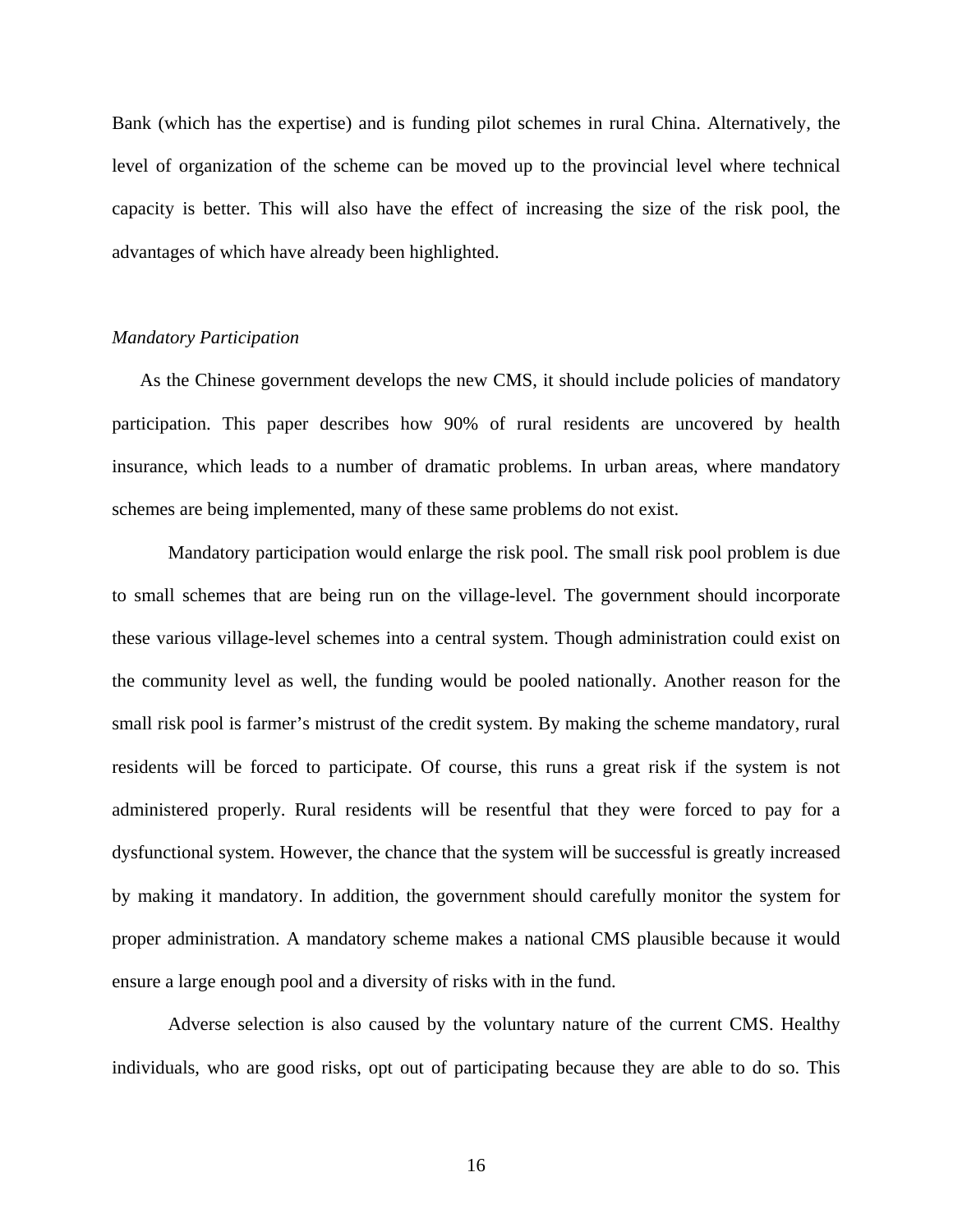leaves only the bad risks in the fund. The most effective way of changing this trend is mandatory participation.

# **Conclusion**

China's rapid economic progress has changed the society in a number of fundamental ways. A once strong rural health care system has been undermined. Though a new CMS has been introduced, it faces a number of problems, such as adverse selection and weak administration. The ensuing insecurity of rural residents has drastic societal implications, such as civil unrest. In order to bolster the chances of the CMS's success, this paper has presented some ideas. For example, China's government should take steps for a more thorough and systematic program analysis of the rural health care status.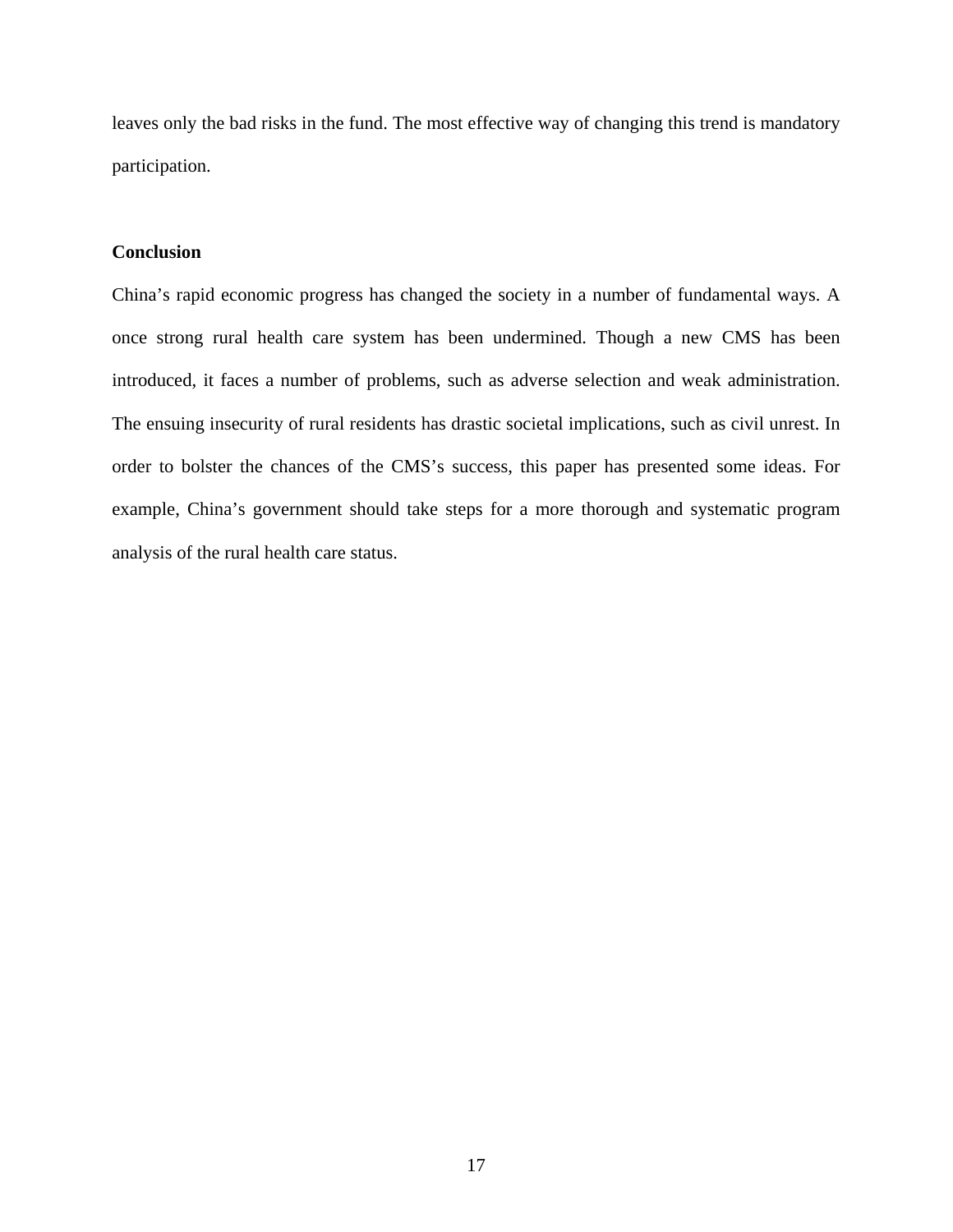# **Bibliography and Literature Cited**

- Bei S. "Nation to Cut Back Savings Rate." *China Daily.* 29 March 2006. Accessed on 2 April 2006. from: *[http://www.chinadaily.com.cn/bizchina/2006-03/29/content\\_554909.htm](http://www.chinadaily.com.cn/bizchina/2006-03/29/content_554909.htm)*
- Bezlova A. "Health-China: SARS may yet lead to review of Public Health System." *Global Information Network.* 26 May 2003. pg. 1.
- Bloom G. Shenglan T. 1999. "Rural health prepayment schemes in China: towards a more active role for government." *Social Science and Medicine.* April 1999. Vol. 48. Iss. 7. pg. 952.
- Blumenthal D. Hsiao W. "Privatization and Its Discontents-The Evolving Chinese Health Care System." *The New England Journal of Medicine.* 15 September 2005. Vol. 353. Iss. 11. pgs. 1165-1170.
- Dong Z. Hoven C. Rosenfield A. "Lessons from the Past.". *Nature*. 10 February 2005. Vol. 433. Iss. 7026; p. 573
- Guo B. "Transforming China's Urban Health-Care System." *Asian Survey*. March/April 2003. Vol. 43. Iss. 2. pg. 385.
- The Economist. "Asia: Physician, heal thyself, Health Care in China." *The Economist.* 8 February 2003. Vol. 366. Iss. 8310. pg. 66.
- The Economist. "Asia: Budgeting for harmony; China's economy." *The Economist.* 19 March 2005. Vol. 374. Iss. 8418. pg. 72.
- Jackson S. Sleigh A. Peng L. Xi-Li L. "Health Finance in Rural Henan: Low Premium Insurance Compared to the Out-of-Pocket System." *The China Quarterly.* March 2005. pp 137-57.
- Kahn J. Interview. "Interview with Joseph Kahn, New York Times Reporter, Beijing Bureau." (March 1, 2006). Beijing, China.
- Li V. "Politics and Health Care in China: The Barefoot Doctors." *Stanford Law Review.*  February 1975. Vol. 27. Iss. 3. pgs. 827-840.
- Lichtenstein R. Lecture. "The 5 A's of Health Care Access." (September 29, 2005). University of Michigan, School of Public Health.
- Liu G. Wu X. Peng C. Fu A. "Urbanization and health care in rural China." Contemporary Economic Policy. January 2003. Vol. 21. Iss. 1. pg. 12.
- Liu Y. Kequin R. Hsiao W. "Medical Expenditure and Rural Impoverishment in China." *Journal of Health, Population, and Nutrition.* 2003. Vol. 21. Iss. 3. pgs. 216-222.